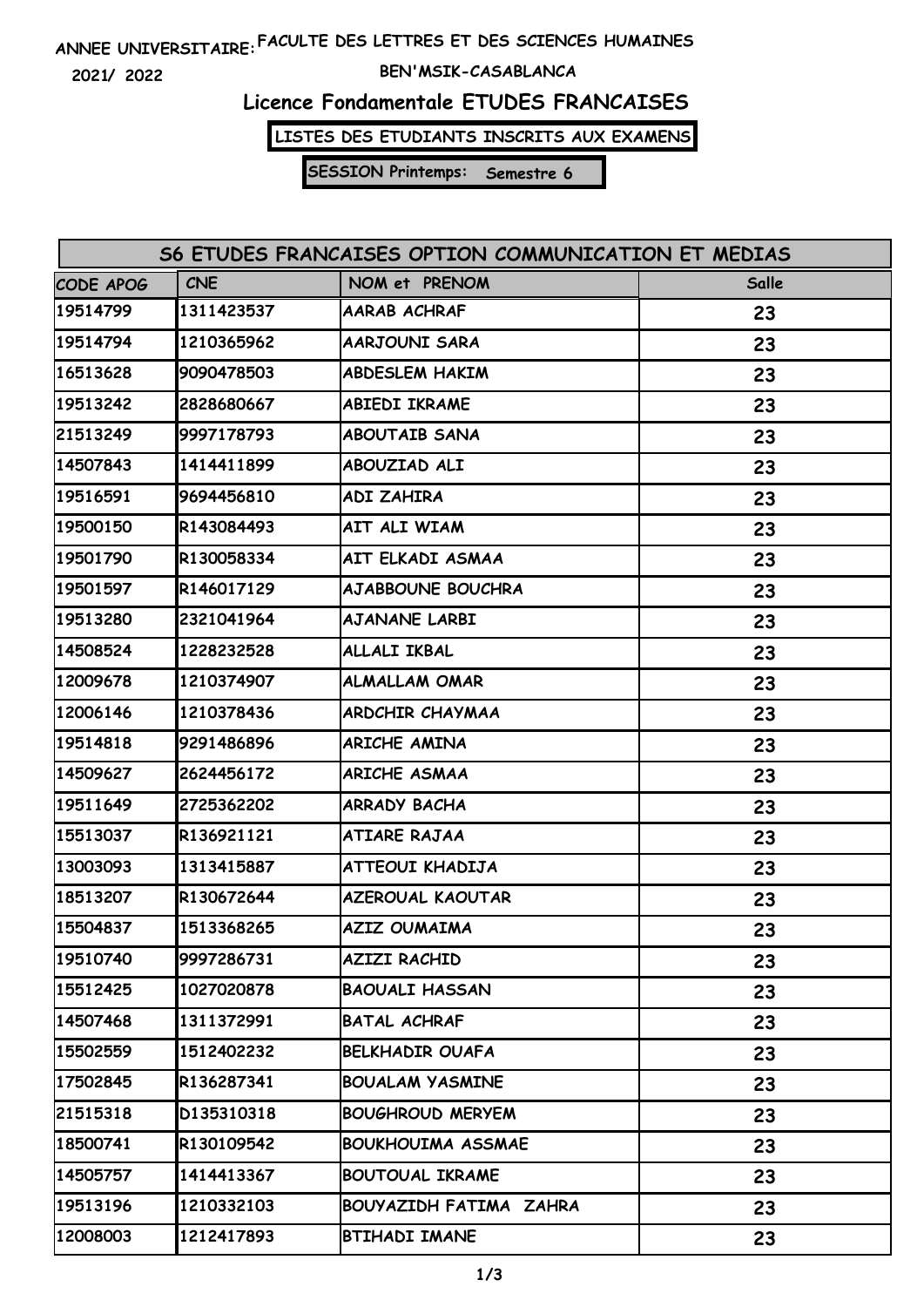# **FACULTE DES LETTRES ET DES SCIENCES HUMAINES ANNEE UNIVERSITAIRE:**

**2021/ 2022**

### **BEN'MSIK-CASABLANCA**

## **Licence Fondamentale ETUDES FRANCAISES**

**LISTES DES ETUDIANTS INSCRITS AUX EXAMENS**

**SESSION Printemps: Semestre 6**

| S6 ETUDES FRANCAISES OPTION COMMUNICATION ET MEDIAS |            |                            |       |  |  |  |
|-----------------------------------------------------|------------|----------------------------|-------|--|--|--|
| CODE APOG                                           | <b>CNE</b> | NOM et PRENOM              | Salle |  |  |  |
| 11004087                                            | 1129350538 | <b>BTIHADI SIHAM</b>       | 23    |  |  |  |
| 19515191                                            | 9391414409 | CHAJII SAMIRA              | 23    |  |  |  |
| 18502912                                            | Z181500102 | CHEBBAK AMINA              | 23    |  |  |  |
| 19512802                                            | 2624454334 | CHERIF RGUIBI HICHAM       | 23    |  |  |  |
| 16507949                                            | R131494272 | CHHAIL SAFAA               | 23    |  |  |  |
| 15508238                                            | 1512388007 | EL ABDI ABDELMAJID         | 37    |  |  |  |
| 16507442                                            | R131825054 | EL FADILI AICHA            | 37    |  |  |  |
| 19512048                                            | 2926021508 | EL MAJIDI KHALID           | 37    |  |  |  |
| 11000328                                            | 1129371944 | EL MEZHARI ZHOUR           | 37    |  |  |  |
| 17504736                                            | R142036368 | ELAIH SOUKAINA             | 37    |  |  |  |
| 14502552                                            | 1412373563 | <b>ELATLASSI IMANE</b>     | 37    |  |  |  |
| 18512225                                            | F132109448 | ELIBRAHIMIA HIBA           | 37    |  |  |  |
| 18516510                                            | D132378282 | ELKHYATI HAMZA             | 37    |  |  |  |
| 19507487                                            | R135703764 | ELOUDGHIRI LAFCHOUCH AMINA | 37    |  |  |  |
| 13004447                                            | 1310376519 | <b>ENARHMOUCHY SAFAA</b>   | 37    |  |  |  |
| 18512197                                            | 2623452965 | ENNAKRI SANAA              | 37    |  |  |  |
| 11000247                                            | 1128347695 | <b>FAIZ YASSINE</b>        | 37    |  |  |  |
| 19518063                                            | 8888394840 | <b>FATHANE MUSTAPHA</b>    | 37    |  |  |  |
| 18513220                                            | Z181900356 | <b>HASNAOUI ZOHRA</b>      | 37    |  |  |  |
| 15514291                                            | 9795217323 | HASSANI BRAHIM             | 37    |  |  |  |
| 18513201                                            | R132351986 | HENNANE HAJAR              | 37    |  |  |  |
| 19515081                                            | 8888398022 | HILALI SOUAD               | 37    |  |  |  |
| 19513011                                            | 8585679199 | HOUMAID SAID               | 37    |  |  |  |
| 8005956                                             | 2624472797 | HOUSSINI SARA              | 37    |  |  |  |
| 15501326                                            | R137748761 | HRIMECHE SALMA             | 37    |  |  |  |
| 17501151                                            | Z171900619 | ID SAID MALIKA             | 37    |  |  |  |
| 18514798                                            | Z182000487 | JABRI ZAKARIA              | 37    |  |  |  |
| 18508405                                            | R130650399 | KASS DOHA                  | 37    |  |  |  |
| 16500867                                            | R134347827 | KHACHIA WAFAA              | 37    |  |  |  |
| 19515073                                            | 9592365981 | KHADIRI ILHAM              | 37    |  |  |  |
| 16507228                                            | 1513370345 | <b>KHAER MERIEM</b>        | 37    |  |  |  |